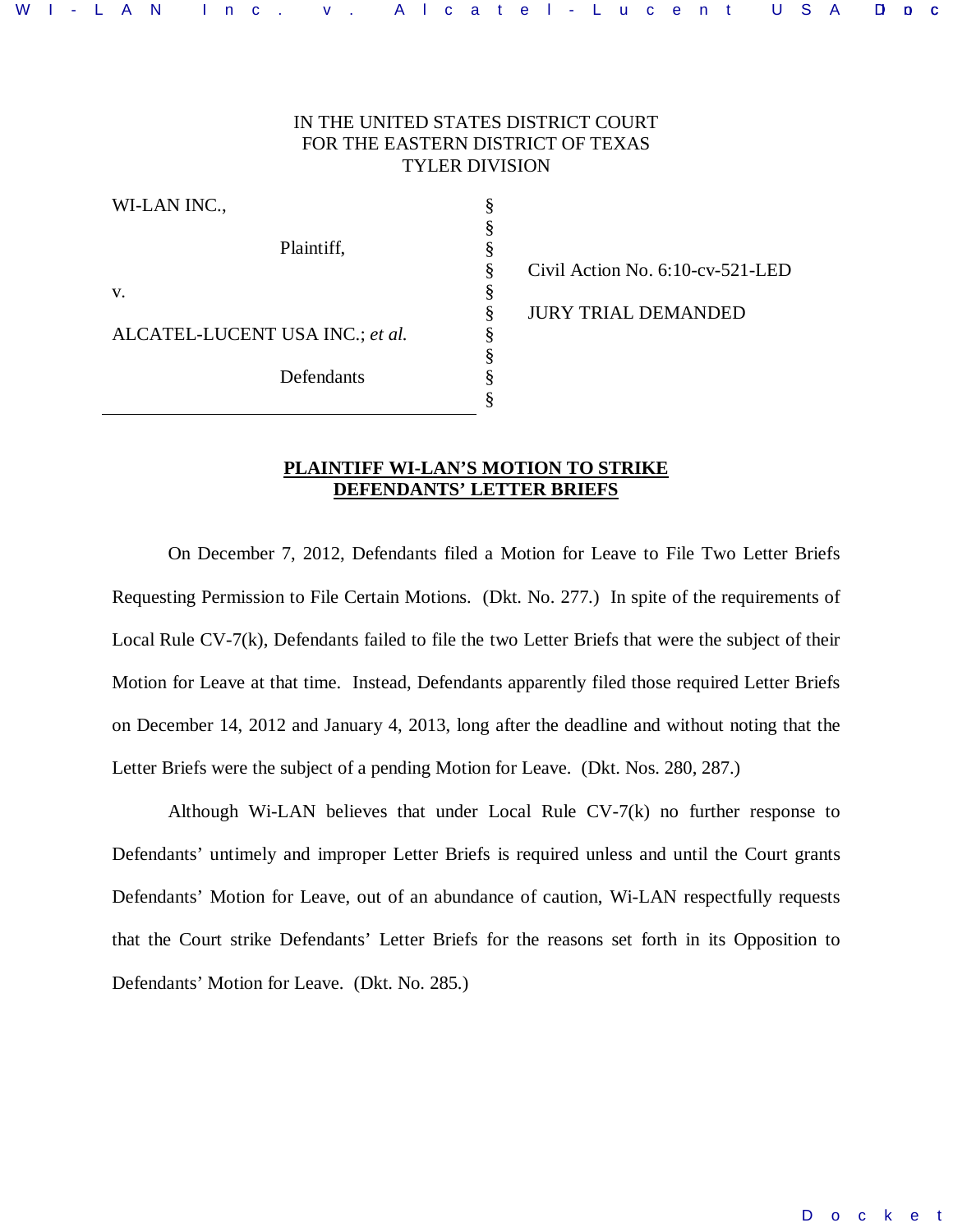Dated: January 7, 2013

## **Local Counsel**

Johnny Ward (TX Bar No. 00794818) Wesley Hill (TX Bar No. 24032294) WARD & SMITH LAW FIRM P.O. Box 1231 1127 Judson Rd., Ste. 220 Longview, TX 75606-1231 Tel: (903) 757-6400 Fax: (903) 757-2323 jw@jwfirm.com wh@jwfirm.com

Respectfully submitted,

## By: /s/ *Syed K. Fareed*

David B. Weaver (TX Bar No. 00798576) Lead Attorney Avelyn M. Ross (TX Bar No. 24027817) Ajeet P. Pai (TX Bar No. 24060376) Syed K. Fareed (TX Bar No. 24065216) Jeffrey T. Han (TX Bar No. 24069870) Janice Ta (TX Bar No. 24075138) Seth A. Lindner (TX Bar No. 24078862) VINSON & ELKINS LLP 2801 Via Fortuna, Suite 100 Austin, TX 78746 Tel: (512) 542-8400 Fax: (512) 542-8612 dweaver@velaw.com aross@velaw.com apai@velaw.com sfareed@velaw.com jhan@velaw.com jta@velaw.com slindner@velaw.com

Chuck P. Ebertin (CA Bar No. 161374) VINSON & ELKINS LLP 525 University Avenue, Suite 410 Palo Alto, CA 94301-1918 Tel: (650) 687-8204 Fax: (650) 618-8508 cebertin@velaw.com

Steve R. Borgman (TX Bar No. 02670300) VINSON &ELKINS LLP 1001 Fannin Street, Suite 2500 Houston, TX 77002-6760 Tel: (713) 758-2222 Fax: (713) 758-2346 sborgman@velaw.com

Wi-LAN@velaw.com

*Attorneys for Plaintiff, Wi-LAN Inc.*